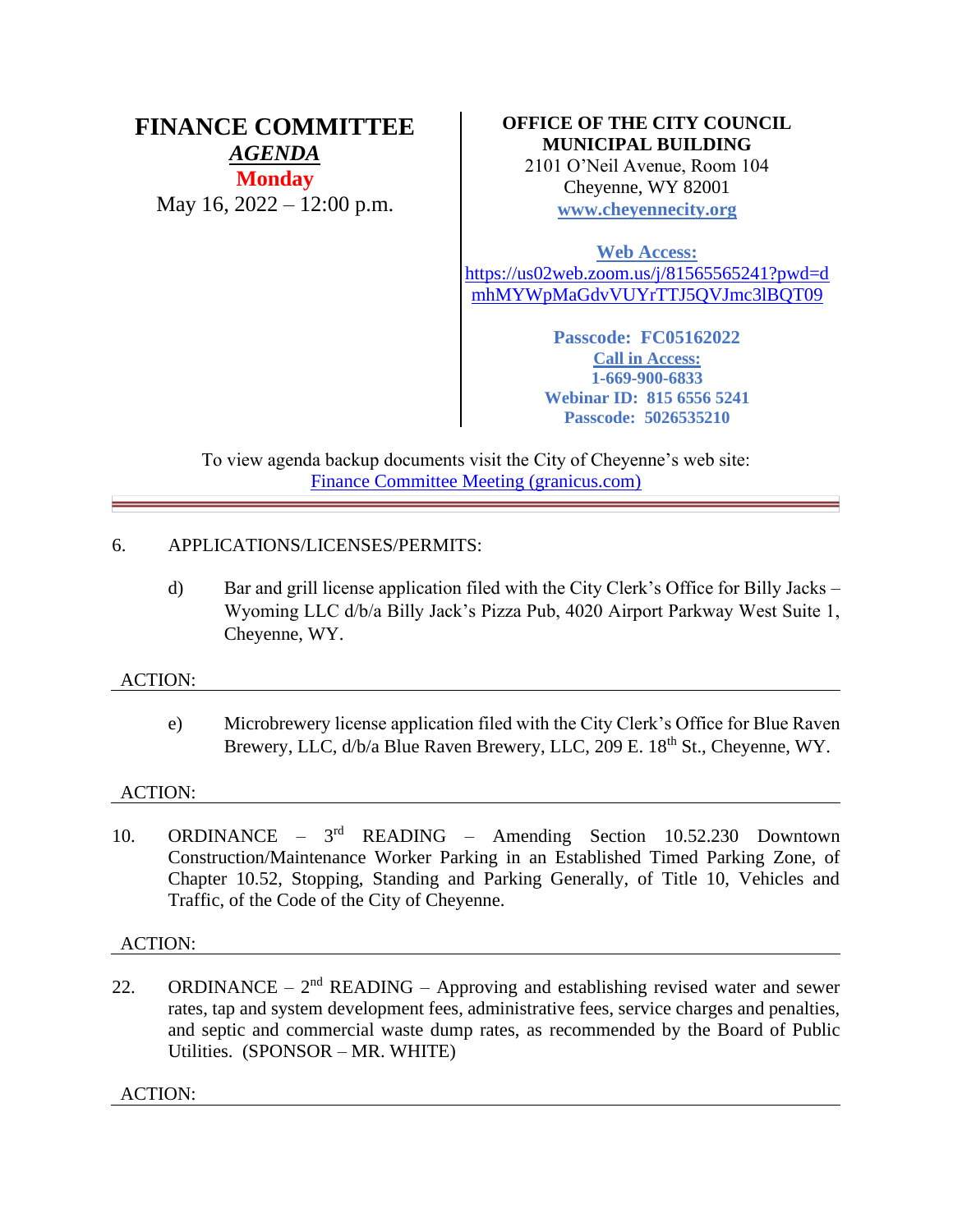## 36. LEASES/CONTRACTS/LEGAL:

d) Professional Services Agreement between the City of Cheyenne and BenchMark Engineers, PC, for engineering design services for the Christensen Road Design modifications project. (1% Specific Purpose Sales Tax)

# ACTION:

e) Agreement between the city of Cheyenne and Laramie County for Animal Control Services. (Revenue to the City)

## ACTION:

f) Telecommunications Right-of-Way License and Use Agreement between Mountain West Technologies Corp and the City of Cheyenne. (Revenue to the City)

#### ACTION:

g) Contract between the City of Cheyenne and VSP Vision Care for group vision insurance benefits for city employees.

#### ACTION:

## 37. CHANGE ORDERS/CONTRACT MODIFICATIONS:

d) Contract Modification #1 to Contract #7427 between the City of Cheyenne and Russell+Mills Studios Inc., for the East Cheyenne Community Park Master Site Development Plan. (Specific Purpose Sales Tax)

#### ACTION:

e) Renewal of Contract #6837 between the City of Cheyenne and Delta Dental for group dental insurance benefits for city employees.

#### ACTION:

f) Contract Modification #1 to Contract #7475 between the City of Cheyenne and Front Range Roofing Systems, LLC, for the Ice and Events Center Roof Replacement Project. (General Fund Reserves)

#### ACTION: